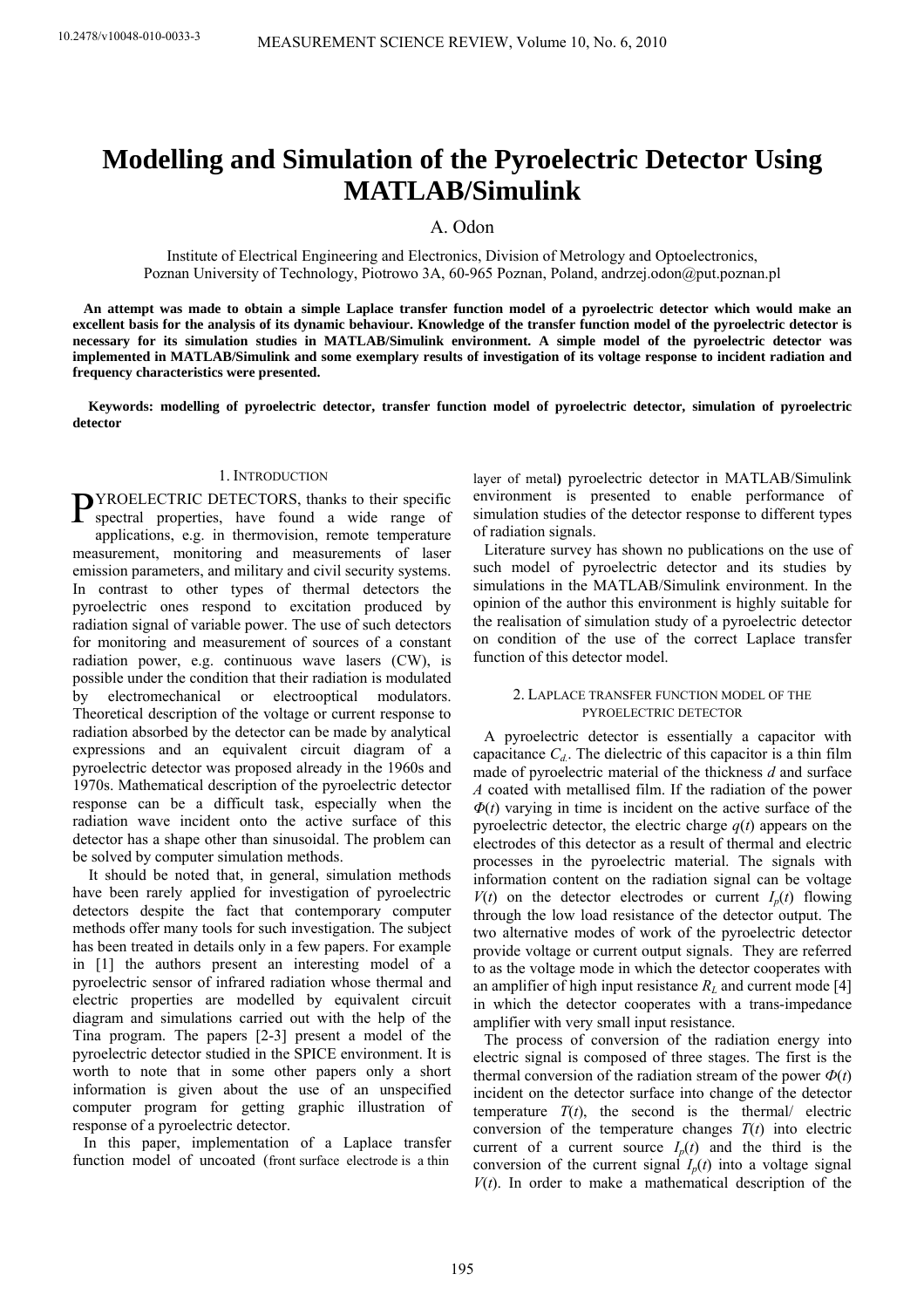pyroelectric detector it is necessary to analyse the thermal and electric equivalent circuit of the detector. A good mathematical model and equivalent circuit diagram of a pyroelectric detector commonly used up to now in research work [5-7] was proposed in the 1960s and 1970s [8, 9]. This model is correct assuming that the pyroelectric material film is sufficiently thin, so that temperature changes caused by the irradiation absorbed are the same in the whole volume of this film [9].

The equivalent circuit diagram [5-8] for the detector working in the voltage mode illustrating the three stages of conversion is given in Fig.1.



Fig.1 . Thermal and electrical equivalent circuit of the pyroelectric detector and input amplifier

The equivalent circuit includes three blocks presenting earlier-mentioned stages of signal conversion for the pyroelectric detector - thermal conversion, thermal to electrical conversion, and current to voltage conversion described by equations (1), (2) and (3) respectively.

$$
C_{th} \frac{dT(t)}{dt} + G_{th}T(t) = \eta \Phi(t), \qquad (1)
$$

$$
I_p = pA \frac{dT(t)}{dt},
$$
 (2)

$$
C\frac{dV(t)}{dt} + \frac{V(t)}{R} = I_p(t),
$$
\n(3)

where:  $C_{th}$  – thermal capacity of pyroelectric detector,

- $G_{th}$  thermal conductance of pyroelectric detector,
- *η* absorption coefficient of radiation,
- *p* pyroelectric coefficient,

*C –* equivalent capacitance for parallel connected pyroelectric capacitance  $C_d$  and input amplifier capacitance  $C_L$ :  $C = C_d + C_L$ ,

*R* - equivalent resistance for parallel connected leakage resistance  $R_d$  of pyroelectric detector and input amplifier resistance:  $R = R_d R_l/(R_d + R_l)$ ,

Each of the conversion stages shown in Fig.1 and described by differential equations (1-3) can be modelled by a Laplace transfer function defined as the ratio of the Laplace transform of the output signal to the Laplace transform of the input signal under the assumption that all initial conditions are zero.

• Transfer function  $G_T(s)$  for thermal conversion

As a result of Laplace transform of differential equation (1), the transfer function  $G_T(s)$  of the block responsible for realization of thermal conversion is described by

$$
G_T(s) = \frac{T(s)}{\Phi(s)} = \frac{\eta}{sC_{th} + G_{th}}.
$$
\n(4)

To carry out the simulation study it is recommendable to take into account such parameters of the detector as the thermal constant  $\tau_{th}$ , active area *A* and volume specific heat c' in the expression for the transfer function  $G_T(s)$ . Taking into account the mathematical expressions describing the thermal time constant  $\tau_{th} = C_{th} / G_{th}$  and thermal capacity of the detector  $C_{th} = c' A d$ , the transfer function  $G_T(s)$  (eq. 4) can be rewritten into an alternative form

$$
G_T(s) = \frac{\eta \tau_{th}}{c' dA(s \tau_{th} + 1)}.
$$
\n(5)

• Transfer function  $G_{TID}(s)$  for thermo-electrical conversion

As a result of Laplace transform of equation (2) one can obtain the transfer function  $G_{Tlp}(s)$  given by

$$
G_{Tlp}(s) = \frac{I_p(s)}{T(s)} = spA
$$
\n<sup>(6)</sup>

# • Transfer function  $G_{lpV}(s)$  for current-voltage conversion

Taking Laplace transform of equation (3) one can obtain the transfer function  $G_{Tlp}(s)$  for current-voltage conversion

$$
G_{IpV}(s) = \frac{V(s)}{I_p(s)} = \frac{R}{sRC + 1} = \frac{R}{s\tau_e + 1},
$$
 (7)

where  $\tau_e$  – electrical time constant of equivalent circuit of the pyroelectric detector and amplifier ( $\tau_e = RC$ ).

Taking into account the procedures of creating block diagrams well known from the automatic control theory, the transfer function model of the pyroelectric detector can be introduced as a series connection of three blocks with transfer functions  $G_T(s)$ ,  $G_{Tlp}(s)$  and  $G_{lp}(s)$  describing properties of the appropriate signal conversion stage.*.*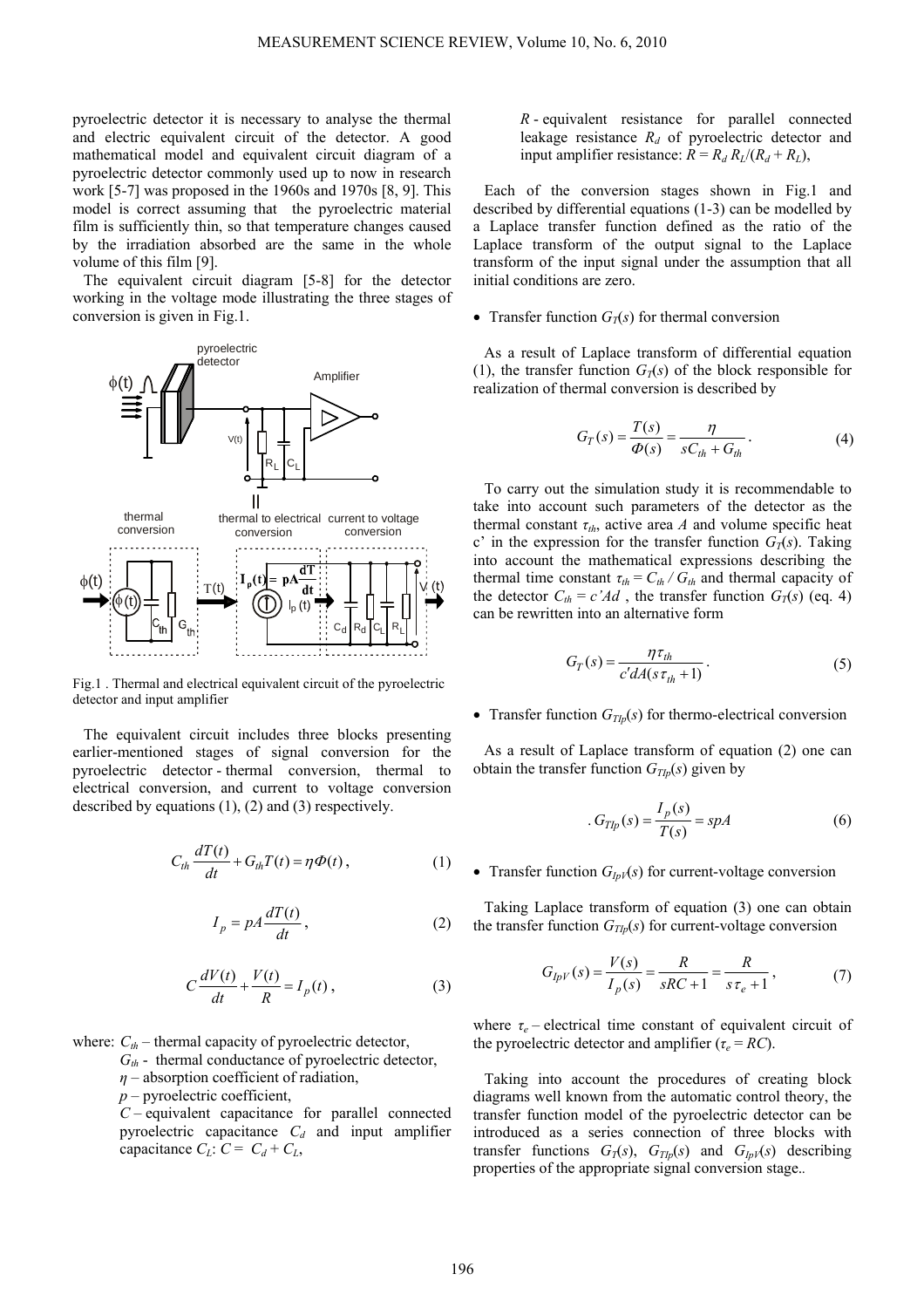In general, the most important result of simulation study is the information on the relation between the voltage response  $V(t)$  of the detector and the input signal that is the radiation power  $\Phi(t)$  absorbed. This relation can be obtained by determining the equivalent transfer function *G*(*s*) describing dynamical properties of the pyroelectric detector

$$
G(s) = G_T(s)G_{Tlp}(s)G_{lpV}(s) . \tag{8}
$$

After having inserted into eq. (8) earlier derived relations (5), (6) and (7) describing the transfer functions  $G_T(s)$ ,  $G_{Tlp}(s)$  and  $G_{lpV}(s)$  we get the transfer function  $G(s)$  of the pyroelectric detector

$$
G(s) = \frac{p \eta R}{c'd} \frac{s \tau_{th}}{(s \tau_{th} + 1)(s \tau_e + 1)}.
$$
\n(9)

Taking into account other known relations describing the electric time constant  $\tau_e = RC$  and the capacity of the capacitor  $C = \varepsilon A / d$ , and after some transformations, we can arrive at the alternative form of the transfer function *G*(*s*) of the pyroelectric detector

$$
G(s) = \frac{p\eta}{c'dC} \frac{s\tau_{th}\tau_e}{(s\tau_{th}+1)(s\tau_e+1)}.
$$
 (10)

In Fig.2, the transfer function model of the pyroelectric detector is shown.

$$
\phi(t) \qquad G(s) = \frac{p\eta}{c'dC} \frac{s\tau_{th}\tau_e}{(s\tau_{th}+1)(s\tau_e+1)} \qquad \begin{array}{|l|l|} \hline \vee(t) \\ \hline \vee(s) \end{array}
$$

Fig.2. Transfer function model of the pyroelectric detector

#### 3. SIMULATION STUDY OF THE PYROELECTRIC DETECTOR IN THE MATLAB-SIMULINK ENVIRONMENT

Simulation study requires the knowledge of numerical values of the detector parameters needed for the mathematical form of the transfer function model of the pyroelectric detector. The exemplary simulation study presented below was carried out for the prototype of the polyvinylidene fluoride (PVDF) pyroelectric detector designed and constructed by the author. Construction and some results of experimental studies performed with this detector have been presented among others in [10-12]. Table 1 gives the parameters of the detector needed for the simulation study.

|  |  | Table 1. Parameters of the PVDF pyroelectric detector |
|--|--|-------------------------------------------------------|
|  |  |                                                       |

| Name                          | Value                | Unit                |
|-------------------------------|----------------------|---------------------|
| pyroelectric coefficient $p$  | $30 \cdot 10^{-6}$   | C/cm <sup>2</sup> K |
| volume specific heat c        | 24                   | J/cm <sup>3</sup> K |
| permittivity $\varepsilon$    | $106 \cdot 10^{-14}$ | F/cm                |
| pyroelectric film thickness d | 25                   | иm                  |

| thermal conductivity $g_{th}$                                        | 0.00135             | W/cmK         |
|----------------------------------------------------------------------|---------------------|---------------|
| detector active surface A                                            | $132 \cdot 10^{-2}$ | $\text{cm}^2$ |
| pyroelectric detector capacitance $C_d$                              | 560                 | pF            |
| amplifier input capacitance $C_L$                                    | negligible          | pF            |
| amplifier input resistance $R_L$                                     | 10                  | $M\Omega$     |
| electrical time constant of detector-<br>-amplifier circuit $\tau_e$ | 0.0056              | s             |
| thermal time constant $\tau_{th}$                                    | 0.011               | S             |
| absorption coefficient of radiation $\eta$                           |                     |               |

Below, a few selected examples are given to illustrate the method of simulation study of the pyroelectric detector in the MATLAB/Simulink environment.

Frequency response of the voltage responsivity of the pyroelectric detector

Frequency response of the pyroelectric detector voltage signal to sinusoidal modulated radiation is in fact the well known Bode magnitude plot which can be easily performed in MATLAB. Particularly interesting is the family of Bode plots for various parameters, e.g. for various thicknesses of the pyroelectric film.

To obtain the Bode plots in MATLAB, the transfer function of the detector expressed by eq. (10) should be transformed to the form with polynomials in the numerator and denominator

$$
G(s) = \frac{\frac{p\eta}{c'dC}\tau_{th}\tau_e s}{s^2\tau_{th}\tau_e + s(\tau_{th} + \tau_e) + 1}.
$$
 (11)

An exemplary simulation shows the dependence of the voltage responsivity  $R_V$  on the polymer thickness:  $d_1 = 25 \mu m$ ,  $d_2 = 50 \mu m$  i  $d_3 = 100 \mu m$ . Worth to note is that the change of polymer value thickness *d* influences both the electrical and thermal time constant values according to dependencies  $\tau_e = R \epsilon A/d$  and  $\tau_{th} = c' d^2/g_{th}$ . As a result of the calculations, the transfer functions for each of the abovementioned pyroelectric film thickness values are described:

$$
G_I(s) = 0.055s / (0.0000616s^2 + 0.0166s + 1)
$$
 for  
  $d_I = 25 \text{ }\mu\text{m}$ ,

 $-G_2(s) = 0.11s / (0.000124s^2 + 0.0468s + 1)$  for  $d_2 = 50 \text{ }\mu\text{m}$ ,  $-G_3(s) = 0.22s / (0.000246s^2 + 0.177s + 1)$  for  $d_3 = 100 \text{ }\mu\text{m}$ .

The MATLAB scripts created for the simulation of Bode plot are listed below:

 $\gg$  SYS1=TF([0.055 0], [0.0000616 0.0166 1]) Transfer function: 0.055 s ------------------------------------ 6.16e-005  $s^2 + 0.0166 s + 1$ >> SYS2=TF([0.11 0], [0.000124 0.0468 1]) Transfer function: 0.11 s ------------------------------------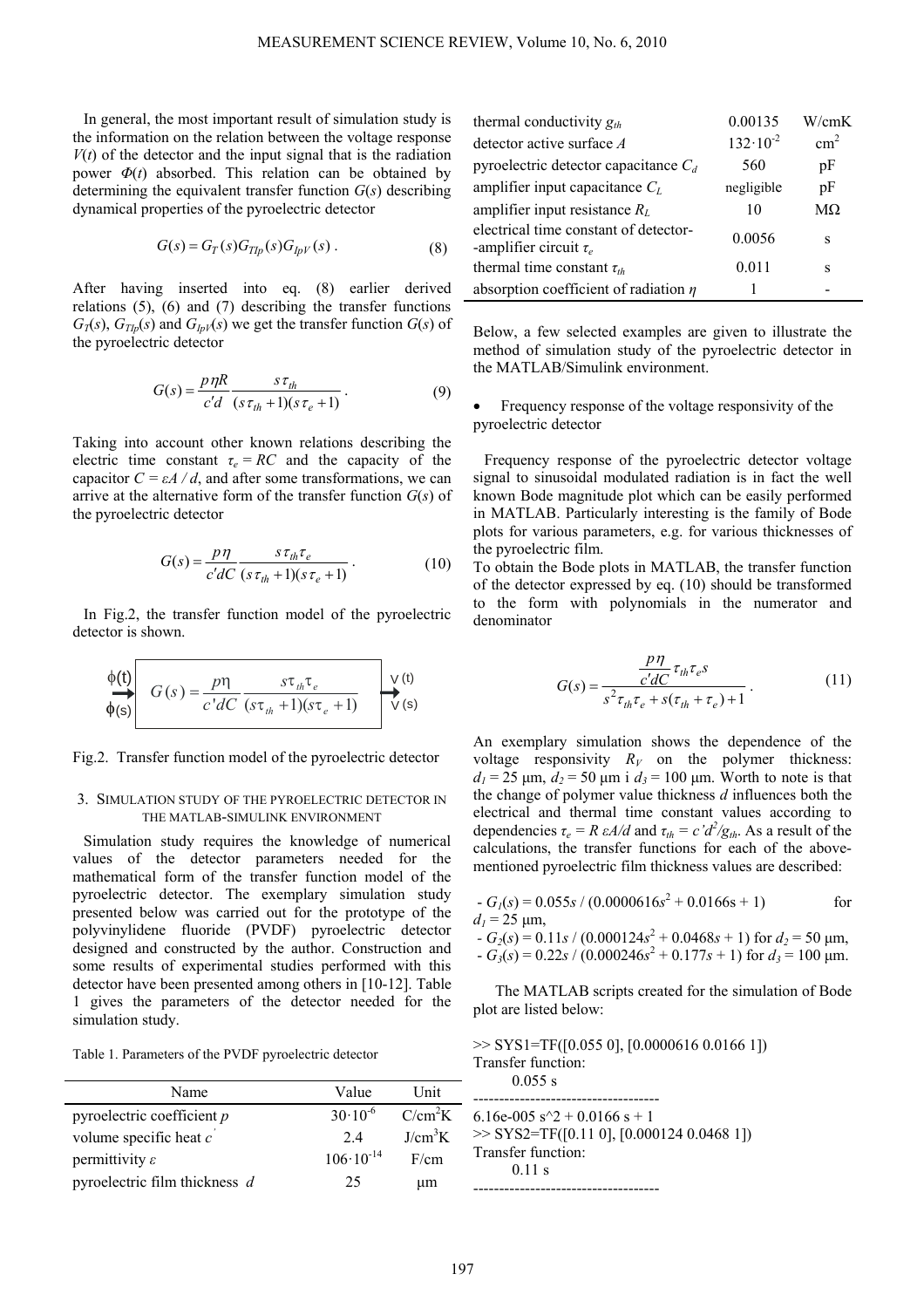$0.000124 s^2 + 0.0468 s + 1$ >> SYS3=TF([0.22 0], [0.000246 0.177 1]) Transfer function: 0.22 s -----------------------------------

 $0.000246$  s<sup> $\gamma$ </sup>2 + 0.177 s + 1 >> Bode (SYS1, SYS2, SYS3)

Fig.3 presents the Bode plots of the pyroelectric detector for various thicknesses of the pyroelectric PVDF film.



Fig.3. Voltage responsivity of a pyroelectric detector with different thickness *d* of the pyroelectric PVDF film. Other parameters of the pyroelectric detector are listed in table 1

Analysis of the curves presented in Fig.3 has revealed that in the intermediate range of frequencies, near the maximum voltage responsivity  $R<sub>v</sub>$ , the voltage responsivity of the detector increases with decreasing thickness of the pyroelectric film. This behaviour of the detector has been confirmed by experimental results reported among others in [13]. However, for small frequencies of modulation of the radiation signal (below 2 Hz), the dependence of voltage responsivity on the pyroelectric film thickness is the opposite; that is, the voltage responsivity increases with increasing thickness of the pyroelectric film, as follows from the simulation results shown in Fig.3. It should be noted that the above-described behaviour of the detector has not been reported in the available literature.

With the use of a collection of MATLAB scripts similar to those mentioned above, it is possible to get families of Bode plots practically for any parameter of the detector. Fig.4 presents the less known dependence of the pyroelectric detector voltage responsivity on frequency with the thermal time constant as parameter.

As follows from the plots presented in Fig.4, with increasing thermal time constant the voltage responsivity of the detector increases. This is a desirable effect in practical applications. However, on the other hand, increase in the thermal time constant leads to undesirable changes in the frequency dependence of voltage responsivity  $R_V$ , as its maximum shifts towards lower frequencies.



Fig.4. Voltage responsivity of the pyroelectric detector obtained with various thermal time constants  $\tau_{th}$  of the pyroelectric detector. Other parameters of the pyroelectric detector are listed in table 1

• Voltage response of the pyroelectric detector to different shapes of periodically modulated radiation

The Laplace transfer function model *G*(*s*) of the pyroelectric detector described by eq. (10) can be easily implemented in Simulink. For simulation study it is convenient to express the transfer function model *G*(*s*) in the form of a product of three blocks connected in series and characterised by transmittances of  $G_1(s) = p\eta/c' dC$  $G_2(s) = \tau_{th}/(s\tau_{th} + 1)$  and  $G_3(s) = \tau_{e}/(s\tau_{e} + 1)$ . It is not a necessary operation but it permits minimisation of errors on modification of the detector parameters and easier prediction of consequences of these changes. Fig. 5 shows the simulation diagram which is equivalent to the abovementioned mathematical model of the pyroelectric detector. Fig. 6(a-b) presents the voltage responses of the PVDF detector to the radiation *Φ*(*t*) of sinusoidal, rectangular (square wave) and trapezoidal shape with the same amplitude of the radiation power  $\Phi = 1$  W.



Fig.5. Simulink block diagram for simulation of voltage response of the pyroelectric detector